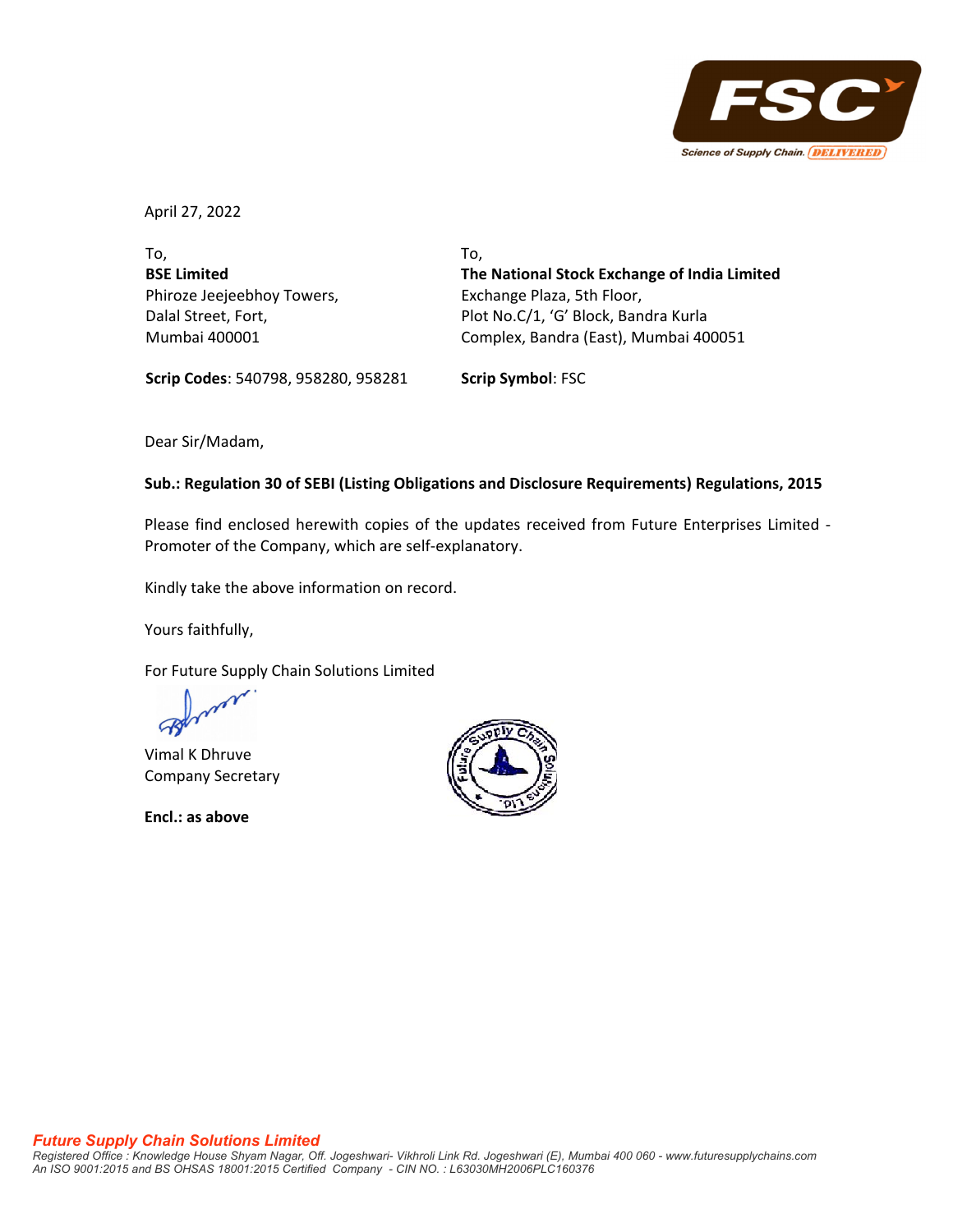April 27, 2022



To, Corporate Relationship Department (CRD) **BSE Limited,**  Phiroze Jeejeebhoy Towers, Dalal Street, Mumbai - 400 001

**Scrip Code: 523574 / 570002**

**Scrip Code of Debt: 955141, 956243 INE623B07438, INE623B07545** 

Listing Department **National Stock Exchange of India Limited**  Exchange Plaza, Bandra - Kurla Complex Bandra (East), Mumbai - 400 051

**Scrip Symbol: FEL / FELDVR**

Dear Sir / Madam,

# **Sub.: Intimation under Regulation 51(2) of the SEBI (Listing Obligations and Disclosure Requirements) Regulations, 2015 [SEBI (LODR)] - Default in Payment of Interest due on Non-Convertible Debentures (NCDs)**

The Company is unable to service its obligations in respect of the interest on Non-Convertible Debentures was due on April 26, 2022.

| <b>S. No.</b> | Type of disclosure                                                                                                 | <b>Details</b>                                                                                                                                                                                                                                                                                                                                                                                    |
|---------------|--------------------------------------------------------------------------------------------------------------------|---------------------------------------------------------------------------------------------------------------------------------------------------------------------------------------------------------------------------------------------------------------------------------------------------------------------------------------------------------------------------------------------------|
| 1.            | Name of the Listed entity                                                                                          | <b>Future Enterprises Limited</b>                                                                                                                                                                                                                                                                                                                                                                 |
| 2.            | Date of making the disclosure                                                                                      | April 27, 2022                                                                                                                                                                                                                                                                                                                                                                                    |
| 3.            | Nature of obligation / Type of instrument<br>(Listed debt securities, MTNs, FCCBs etc. with<br>ISIN as applicable) | Rated, Listed, Secured,<br>Redeemable,<br>Non-<br><b>Convertible Debentures</b><br>Series XV - D and Series XVII - A<br><b>ISIN: INE623B07438 and INE623B07545</b>                                                                                                                                                                                                                                |
| 4.            | Number of investors in the security as on<br>date of default                                                       | 5 in Series XV - D<br>7 in Series XVII - A                                                                                                                                                                                                                                                                                                                                                        |
| 5.            | Date of default                                                                                                    | April 26, 2022                                                                                                                                                                                                                                                                                                                                                                                    |
| 6.            | Details of the obligation<br>(tenure, coupon,<br>secured/unsecured, etc.)                                          | Tenure: Interest obligation shall commence from<br>October 26, 2016 to October 26, 2023 for Series<br>$XV - D$<br>Interest obligation commence from April 26, 2017<br>to April 26, 2024 for Series XVII - A<br><b>Coupon Rate:</b> 9.80% p.a. for series XV - D and<br>9.28% p.a. for series XVII - A.<br><b>Coupon Payment Frequency: Semi-Annual</b><br><b>Security: Debentures are secured</b> |

### **Future Enterprises Limited**

Regd. Off.: Knowledge House, Shyam Nagar, Off Jogeshwari ‐ Vikhroli Link Road, Jogeshwari (East), Mumbai ‐ 400 060 P +91 22 4055 2200, www.felindia.in CIN L52399MH1987PLC044954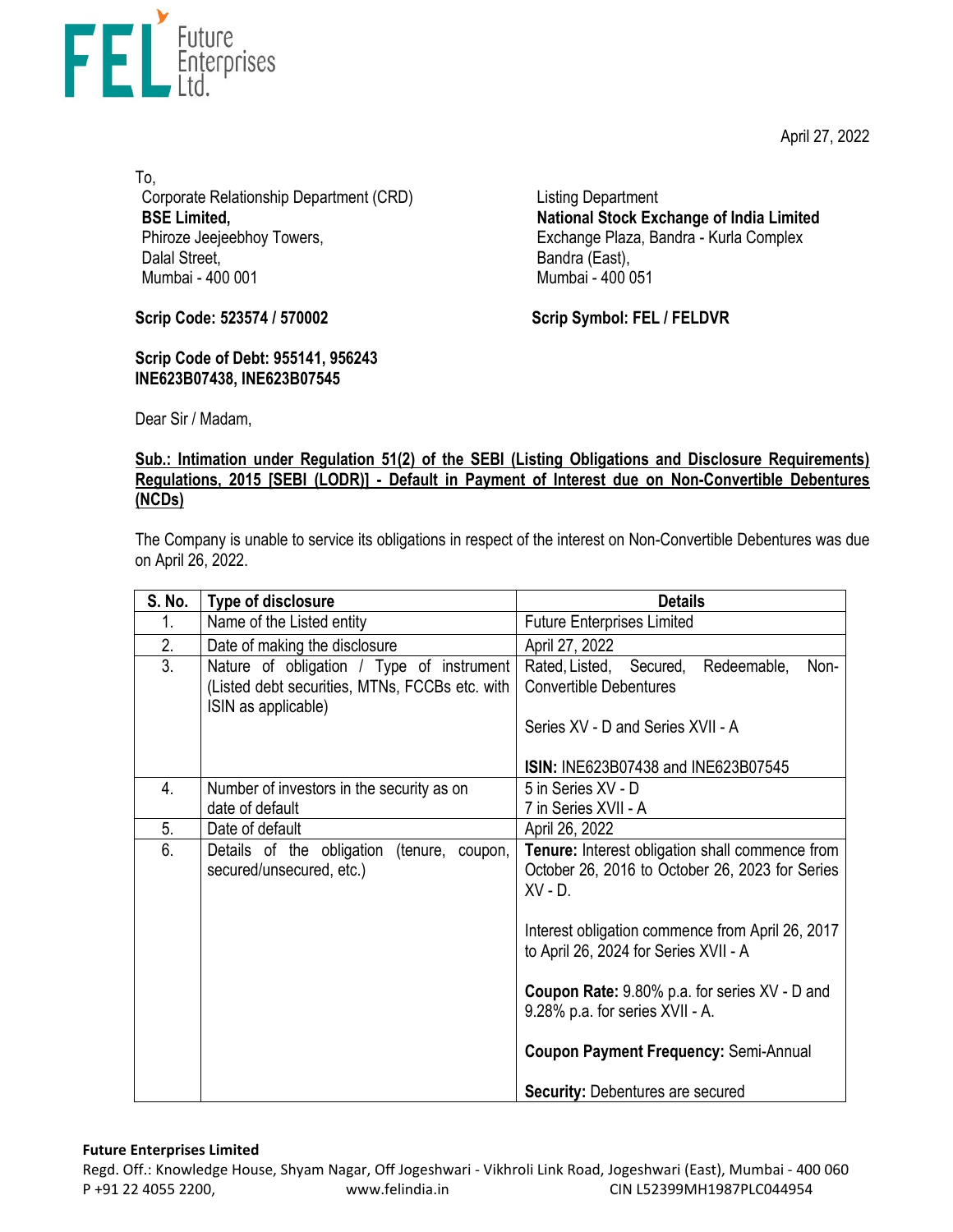

| S. No. | Type of disclosure                                                                                   | <b>Details</b>                                                                                |
|--------|------------------------------------------------------------------------------------------------------|-----------------------------------------------------------------------------------------------|
| 7.     | Current default amount (Amount in Rs.)<br>(Please provide the breakup of instalment and<br>interest) | Interest due:<br>Rs. 1,46,59,729/- for Series XV - D<br>Rs. 2,08,22,797/- for Series XVII - A |
|        |                                                                                                      | [Period for which Interest was due: 26/10/2021 -<br>25/04/2022 - 182 Days]                    |
| 8.     | Total amount of securities issued (in Rs. crore)                                                     | Rs. 30 Crore Series XV - D<br>Rs. 45 Crore Series XVII - A                                    |
| 9.     | Gross Principal amount on which the default<br>above has occurred (in Rs. crore):                    | Rs. 30 Crore Series XV - D<br>Rs. 45 Crore Series XVII - A                                    |

Thanking you,

Yours faithfully

for **Future Enterprises Limited** 

**Deepak Tanna Company Secretary** 

**CC:** Axis Trustee Services Limited, The Ruby, 2nd Floor, SW, 29, Senapati Bapat Marg, Dadar West, Mumbai - 400 028

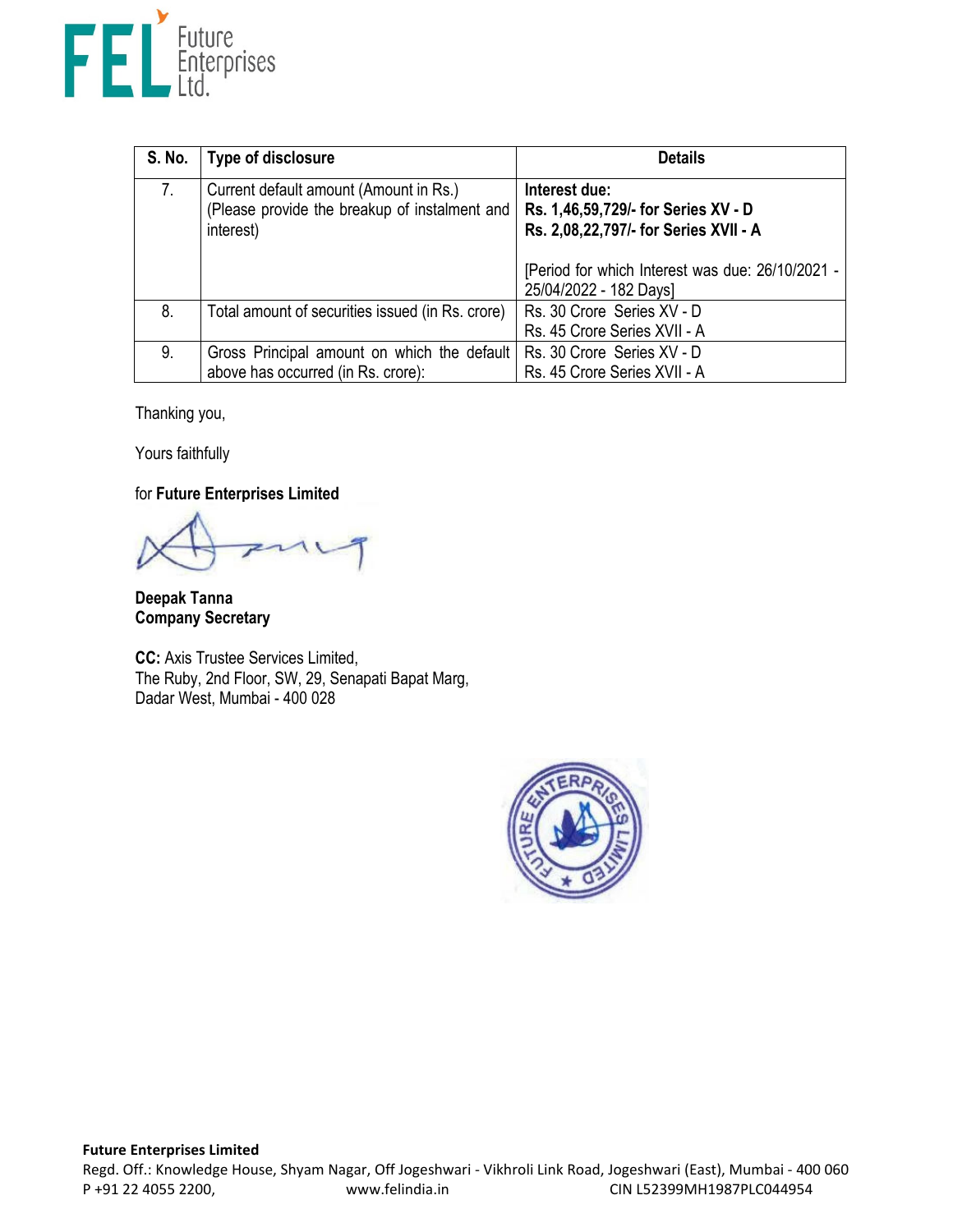April 26, 2022



To, Corporate Relationship Department (CRD) **BSE Limited,**  Phiroze Jeejeebhoy Towers, Dalal Street, Mumbai - 400 001

Listing Department **National Stock Exchange of India Limited**  Exchange Plaza, Bandra - Kurla Complex Bandra (East), Mumbai - 400 051

**Scrip Code: 523574 / 570002**

**Scrip Code of Debt: 957889 ISIN: INE623B07917** 

**Scrip Symbol: FEL / FELDVR**

Dear Sir / Madam,

# **Sub.: Intimation under Regulation 51(2) of the SEBI (Listing Obligations and Disclosure Requirements) Regulations, 2015 [SEBI (LODR)] - Default in Payment of Interest due on Non-Convertible Debentures (NCDs)**

The Company is unable to service its obligations in respect of the interest on Non-Convertible Debentures was due on April 25, 2022.

| S. No. | Type of disclosure                                                                                                 | <b>Details</b>                                                                                                                                                                          |
|--------|--------------------------------------------------------------------------------------------------------------------|-----------------------------------------------------------------------------------------------------------------------------------------------------------------------------------------|
| 1.     | Name of the Listed entity                                                                                          | <b>Future Enterprises Limited</b>                                                                                                                                                       |
| 2.     | Date of making the disclosure                                                                                      | April 26, 2022                                                                                                                                                                          |
| 3.     | Nature of obligation / Type of instrument<br>(Listed debt securities, MTNs, FCCBs etc. with<br>ISIN as applicable) | Rated, Listed, Secured,<br>Redeemable,<br>Non-<br><b>Convertible Debentures</b><br>Series XXIII                                                                                         |
|        |                                                                                                                    | <b>ISIN: INE623B07917</b>                                                                                                                                                               |
| 4.     | Number of investors in the security as on<br>date of default                                                       | 1 in Series XXIII                                                                                                                                                                       |
| 5.     | Date of default                                                                                                    | April 25, 2022                                                                                                                                                                          |
| 6.     | Details of the obligation<br>(tenure, coupon,<br>secured/unsecured, etc.)                                          | Tenure: Interest obligation shall commence from<br>the Deemed Date of Allotment i.e., April 24, 2018<br>and end on the day falling at the expiry of March<br>31, 2026 for series XXIII. |
|        |                                                                                                                    | Coupon Rate: 10% p.a. for series XXIII.                                                                                                                                                 |
|        |                                                                                                                    | Coupon Payment Frequency: Yearly basis in<br>April, each year.                                                                                                                          |
|        |                                                                                                                    | <b>Security: Debentures are secured</b>                                                                                                                                                 |

#### **Future Enterprises Limited**